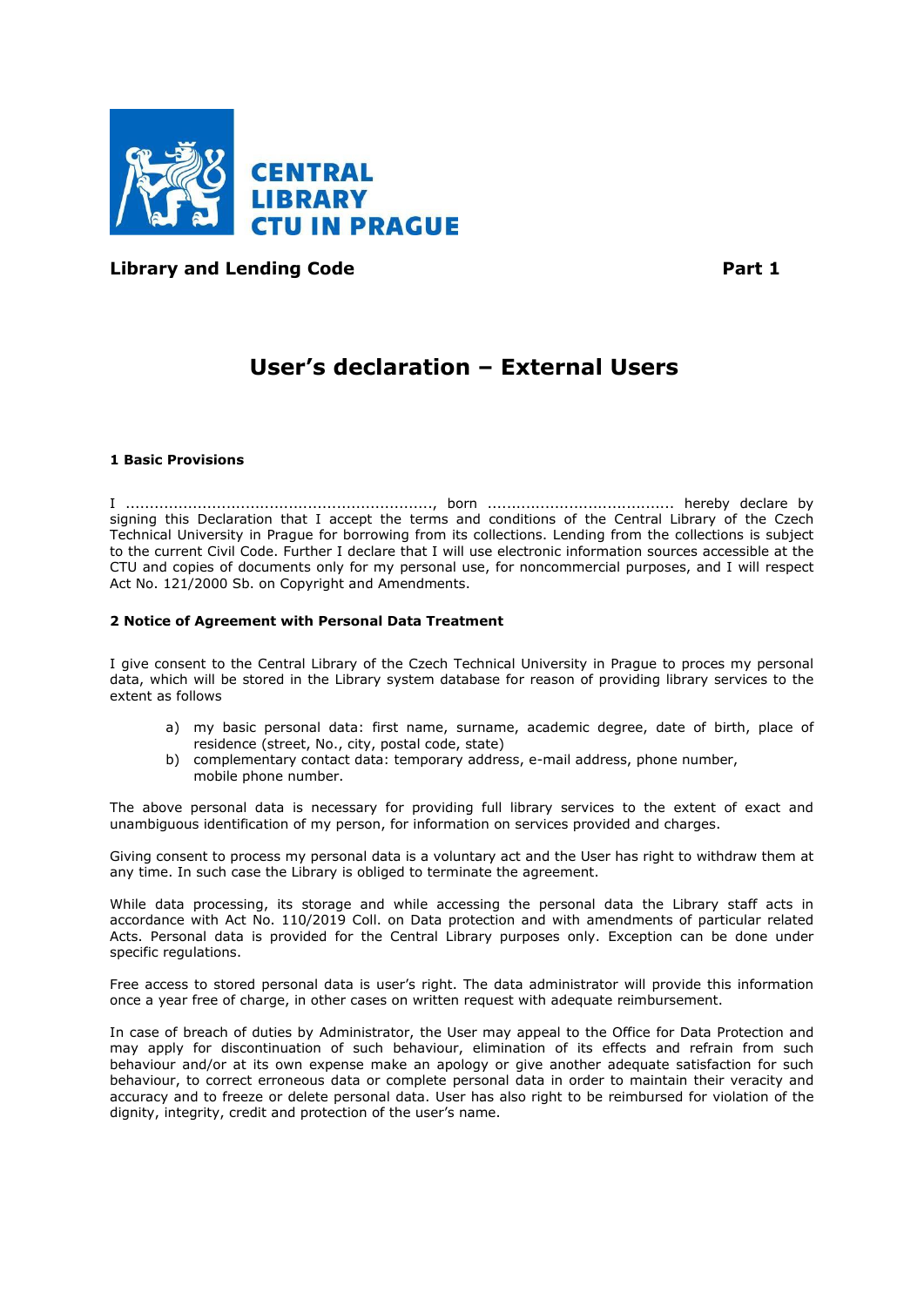### **3 Basic Rights and Responsibilities of the User**

User is obliged to get acquainted with current Library and Lending Code and its Appendix to follow its rules and to follow Library staff instructions. Disregard of the Code might lead to temporary or permanent deprivation of user's rights, yet the User is still obliged to compensate caused damage and to respond in accordance with valid rules. In case of debts (reminders) the user's account may be blocked till the compensation is completed. Blockage of user's account is activated with the 1st reminder and applies to all branches of Central Library. User is informed by e-mail or printed letter in time.

The Library staff is obliged to treat user's personal data in accordance with Act No. 110/2019 Sb. on Personal data protection and with related acts. Personal data is provided for the purposes of Central Library only. Exceptions may occur in the case of specific regulations.

The personal account must be renewed every year by the External user, otherwise it will be discarded and deleted from the system database after 2 calendar years passed.

Users are entitled to use all collections and services of Central Library in line with corresponding user's category.

## **4 Lending Procedure**

A lending arrangement cancelling the User's obligation to confirm each loan by signing a lending paper form has been intruduced in Library. Protection of the User and of the Library is secured by other means while complying with the terms stated in this Declaration. The lending procedure involves a nontransferable Student or Staff card (Internal users) or a Library card (External users) bearing a barcode and a Personal Identification Number (PIN). The User selects a PIN in the course of registration under the guidance of the Library staff. User is responsible for the damage or loss or misuse of the card and is obliged to report its loss to the Staff. Should a card be lost or damaged the User must pay the charge for a new issued card. Repeatedly forgotten PIN might be lead to temporary or permanent deprivation of user's rights to Library services.

Loan registration is made by using the User's specific PIN solely and it is considered to be User's authorization. Each user must remember the chosen PIN. In combination with the card, the PIN is unique and therefore cannot be misused by the Staff. If the User forgets the PIN, a new one may be selected. This act is viewed as a loss and the User must pay a charge according to the List of charges and paid services. Repeatedly forgotten PIN might be followed by temporary or permanent deprivation of the user's rights to Library services.

There is no printed lending form to be signed upon lending procedure, no receipt of the borrowed Item or of its return. User may follow the lending and returning procedure on the computer monitor. User may renew the loan electronically on the Web library catalogue or at the lending desk if there is no reservation for the Item. The renewal period depends on type of the document, lending period and user's category. The one-time prolongation is 30 days at the maximum. By signing this declaration the User agrees to follow the conditions of the given lending procedure.

# **5 Reservations**

An Item reservation may be required from the collections of Library with intention of borrowing the Item. User may require up to 10 reservations on the Account within Union Catalogue of the Central Library. User is obliged to collect the prepared item within 6 working days, after the expired period the document may be lent to another user. User is automatically informed about prepared Item to borrow (eg. the document could be lent in the Library) by e-mail (CTU e-mail address is being used for Internal users). After the notice has been sent, the request cannot be cancelled via the Internet and User has to contact the Library staff in person.